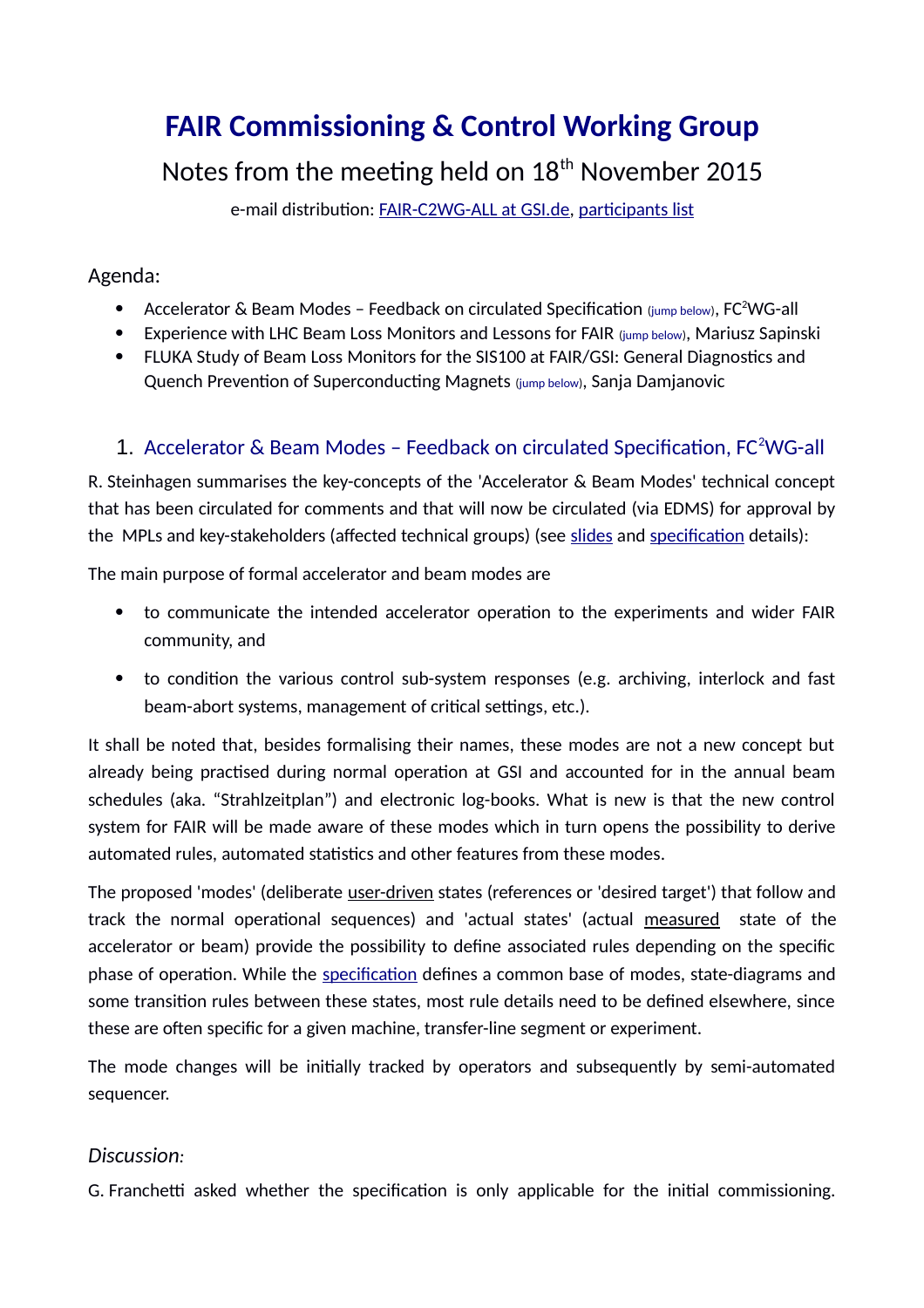R. Steinhagen and R. Bär clarified that the beam mode state diagram and sequence of 'no beam', 'pilot beam', 'adjust' etc. would equally cover initial commissioning, the annual re-commissioning, and regular machine operation (e.g. after a mode of operation changes). The system of states and derived rules will be fundamental to FAIR operation and control, and thus will be always present. However, the specific rules need to be defined at a later stage.

G. Franchetti worries about being too constrained by the beam modes and asked for some rule examples. R. Steinhagen elaborates that there are operational scenarios where restrictions are needed in order to protect the machine from potentially 'dangerous' setting changes when, for example, high-intensity beam is circulating in the machine. For example, some settings changes shouldn't be done with 'stable beams' while experiments are taking data or have their sensitive detectors moved close to the beam. In this cases, the settings changes would either be reduced to zero or limited to a specified safe window. D. Ondreka and R. Steinhagen highlighted that such a mode-dependent setting protection would minimise triggering hardware based interlocks or unnecessary reduction of beam availability. These rules could be configured in such way, that machine development experiments (with low/'safe' beam intensities) should not suffer from them.

S. Pietri commented that this approach appears to be sensible for synchrotrons but wonders whether this would be equally applicable to HEBT or the Super-FRS experiment. In particular for Super-FRS, the dangerous scenarios (aside from the Super-FRS target) are less for high-intensity beams but rather with lower intensities when the sensitive detector equipment is moved close to the beam. R. Steinhagen stressed that the given state machines and associated rule sets are specific for the given machine, transfer-line or experiment. Super-FRS may opt for a different ruleset if required.

S. Petri commented that the discussed Setup-Beam-Flag (SBF) limits are different (and probably much lower) for Super-FRS. R. Steinhagen explained that the SBF definition depends on the given machine and is used mainly as part of the machine protection concept for the primary beams (N.B. SBF allows to mask less critical interlocks for low-intensity/'safe' beam during machine set-up). The SBF is used for fast hardware interlocks, but similar rules could equally be derived from the beam modes if the time scales are slower or less critical.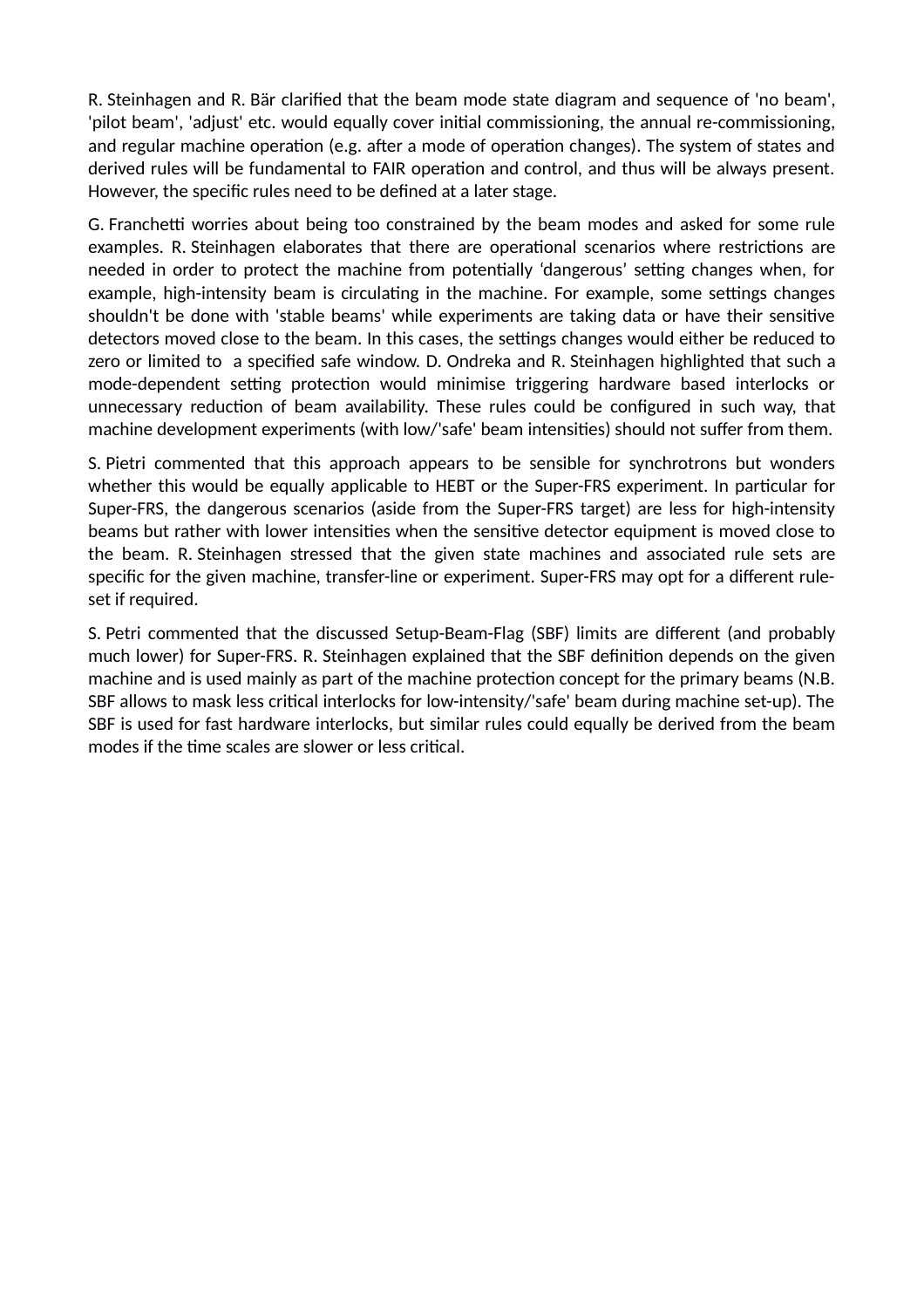## <span id="page-2-0"></span>2. Experience with LHC Beam Loss Monitors and Lessons for FAIR, Mariusz Sapinski

In his presentation (see [slides\)](https://fair-wiki.gsi.de/foswiki/pub/FC2WG/FairC2WGMinutes/20151118_LHCBLM_FC2WG_GSI2015.pdf), Mariusz Sapinski provided an overview and experience with the LHC Beam Loss Monitoring System (BLM). The main purpose of this system is to actively protect the machine against damage and to prevent quenches that would otherwise unnecessarily minimise the machine availability. The BLM interweave into the general LHC machine protection concept and provide after the passive components (protecting the machine against ultra-fast losses) also an active second 'safety net' for fast losses and failure scenarios on the scale of a few turns to hundreds of seconds.

He summarised the most important BLM system specification requirements (see [slides](https://fair-wiki.gsi.de/foswiki/pub/FC2WG/FairC2WGMinutes/20151118_LHCBLM_FC2WG_GSI2015.pdf) p . 8):

- Sensitivity: 5% of quench level
- Dynamic range: about 105 for signal integration time 50 us
- Response time  $<$  1 turn (0.1 ms)
- Failure rate (reliability): SIL1 (specified) and SIL3 (achieved).

Reliability has been an important requirement underpinning the overall LHC BLM design. The initial BLM specification required a system failure of less than once per month which corresponds to a failure rate of any individual BLM of about once in 10 years, or a safety-integrity-level rating of 'SIL1' (see IEC 61508 for details).

Due to the redundant design and procedural verification of the 'as good as new' system functionality the actual LHC BLM system could achieve a SIL3 performance (1 critical failure in about 10000 years). Part of these 'sanity checks' are executed once per fill and include connectivity checks monitoring the BLM signal's dark-current modulation in response to programmed highvoltage supply modulations (detailed reference: J. Emery et al., Journal of Instrumentation, Vol. 5, C12044, 2010), and internal beam permit checks that verify the ability of every threshold comparator to send beam dump requests.

The original detector choice was to used ionisation chambers (ICs) for areas with expected beam losses, based on earlier good experience with similar chambers at the CERN-SPS, and secondary emission monitors (SEMs) for high-radiation areas (e.g. in areas with collimators).

Experience with beam showed that the SEM did not work as well as hoped for and were thus later modified to ICs with very low gas pressures in the cell. Also initial BLM design loss scenarios where particles are first lost in places with a large β-function and/or dispersion (mainly quadrupoles and dispersion suppressor) turned out to be irrelevant during Run I due to the good orbit control around these devices. Thus every every  $3<sup>rd BLM</sup>$  detector was moved to another location to better cover losses due UFO (Unidentified Falling Objects) that became the more dominant loss scenario during Run I.

In the LHC most of the initially thresholds were driven by the aim of preventing quenches based on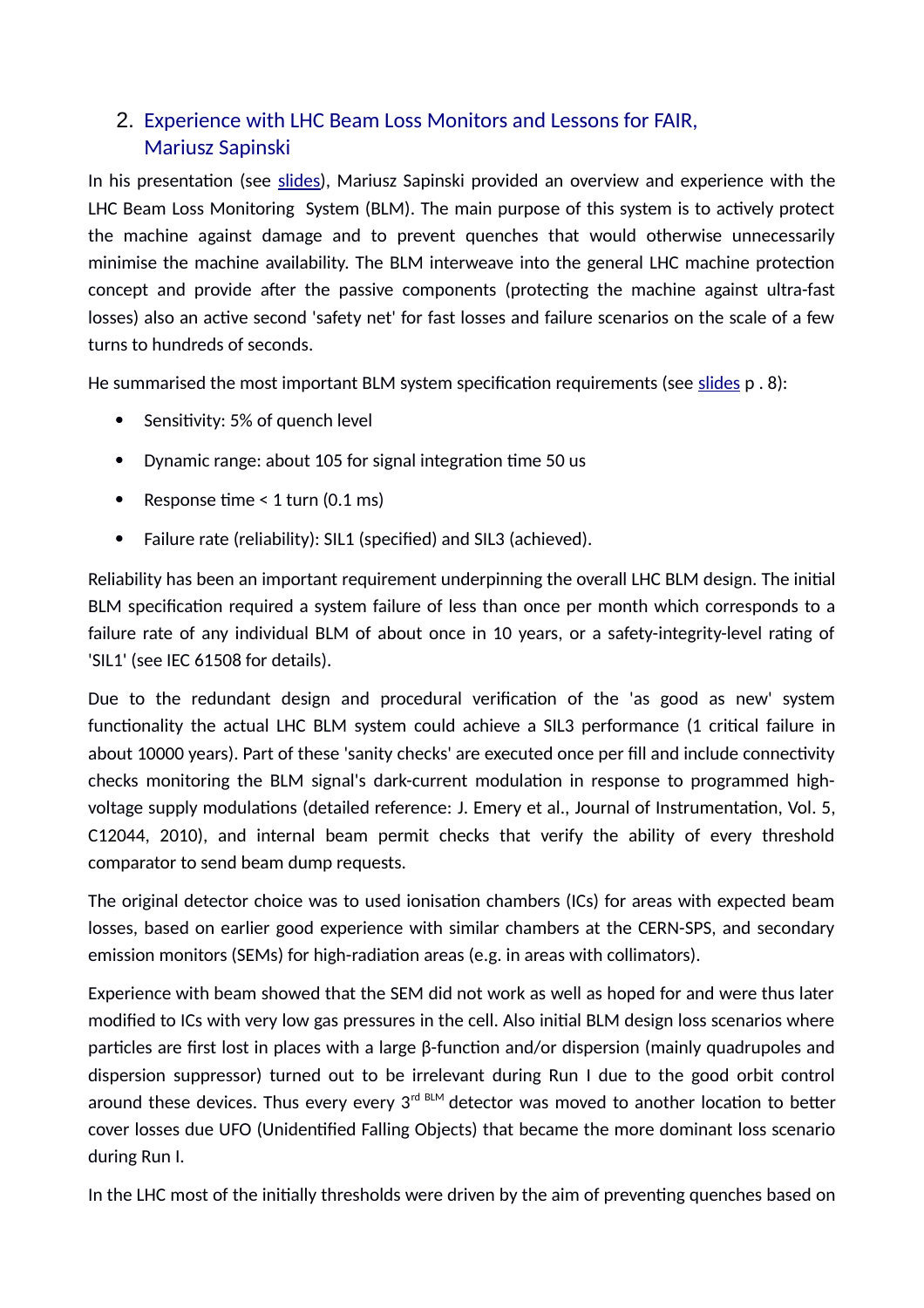previous experience with other superconducting hadron collides: while for HERA this requirement was not important, experience with Tevatron has shown that quenches may have significant impact (Tevatron: long p-bar accumulation times  $\rightarrow$  LHC: long recovery & filling time) on the machine and beam availability. What came at a nice surprise was that LHC initially showed almost no quenches with beam due to the good orbit stability and large quench margin (at 4 TeV).

M. Sapinski highlighted that the thresholds are essentially grouped into three groups: ultra-fast losses on the time-scale of few 10 us to ms where thresholds are dominated by the cable enthalpy, fast losses on the time-scale of a few ms to seconds where thresholds are defined by the heattransfer and enthalpy of the liquid helium bath surrounding the cables, and slow losses that are limited by the cooling power of the cryogenic system. For warm magnets the thresholds are derived from the requirement that the material should not be damaged for fast losses or overheated (about 100 °C) for slow losses.

New recent developments include the use of smaller ionisation chambers and with lower gas pressures to lower the sensitivity (re-purposed SEMs for collimators), cryogenic BLMs that measure the losses closer to the superconducting magnet coils, and fast diamond detectors that permit a bunch-by-bunch diagnostics. N.B. There will be a ADAMS workshop at GSI held on that topic between 3<sup>rd</sup> and 4<sup>th</sup> of December at GSI.

Overall, BLMs played a critical role for the LHC machine safety and beam diagnostics. Despite their complexity, they proved to be very reliably showing no spurious (i.e. false-positive) beam dumps. Based on his experience at LHC, M. Sapinski expressed some recommendations and highlights to be taken into account for the use of BLMs at FAIR:

- Complex data definition and flow
- Some loss scenarios turned out irrelevant (but we would not know it without BLM system).
- Unexpected loss scenarios appeared.

#### *Discussion:*

C. Omet asked whether the LHC BLM design criteria requiring a sensitivity of 5% w.r.t. the estimated quench threshold was difficult to achieve under real-world conditions. M. Sapinski confirmed that the achieved sensitivity was actually much better than 1%, and in some cases even better than 1‰ w.r.t. the quench thresholds.

C. Omet further asked whether the energy dependence for the quench thresholds were calculated or experimentally verified and how many quenches have been produced artificially. M. Sapinski explained that the initial thresholds where based on model calculation, and only later validated through a few dedicated beam experiments. Less than 20 quenches occurred during the first three years of LHC operation (run-I), out of which 70% were due to quench tests. The other quenches were caused due to operational mistakes at injection (showing example with quenches at injection, current for MQ magnets was not at injection level, beam lost).

S. Damjanovic commented that the statistic also shows that the recovery time is too high to allow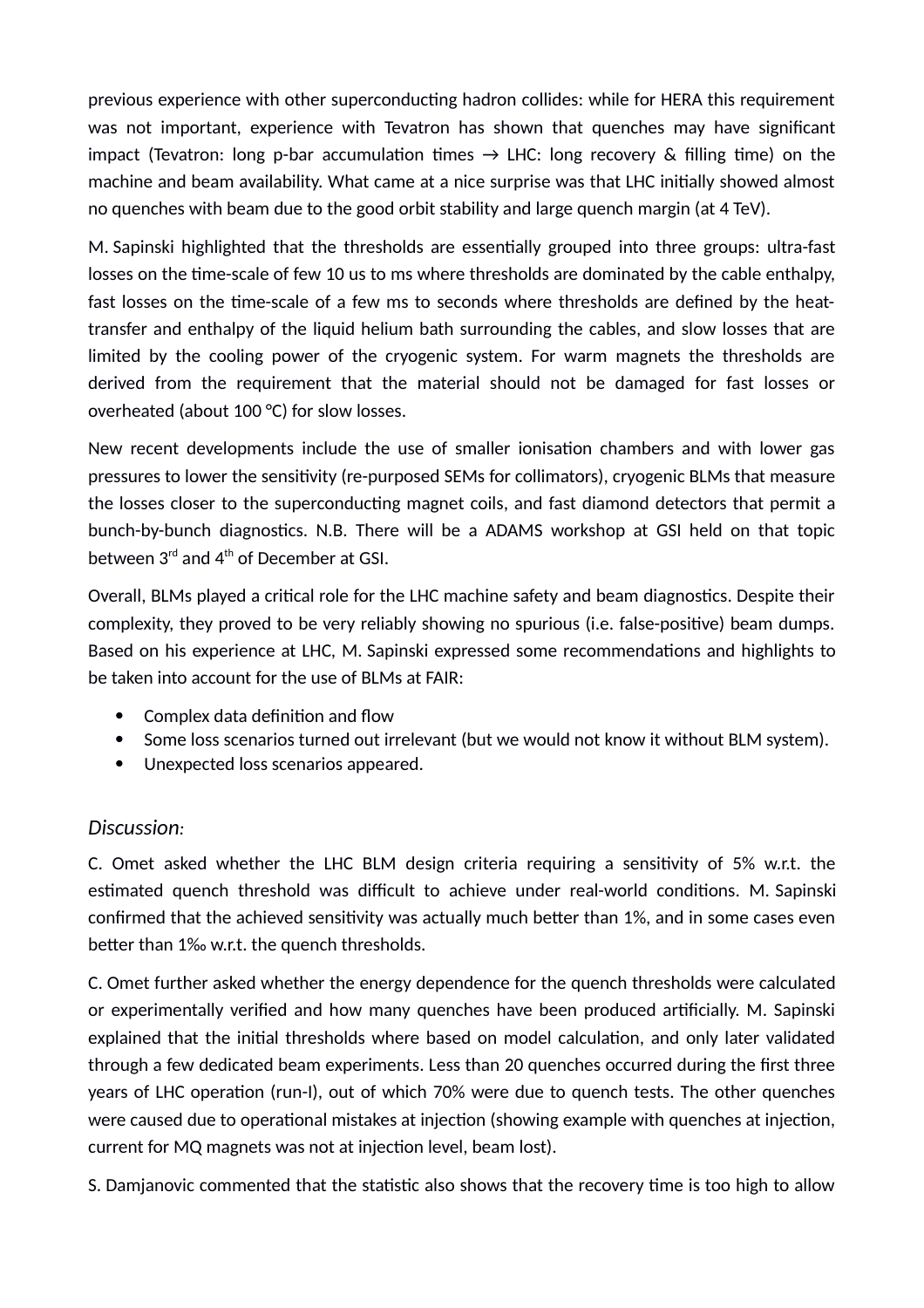more quenches. R. Steinhagen also commented that for LHC single event upsets (SEUs) due to secondary showers were more critical during that phase (rather than quenching magnets) as these latched main power supplies in areas that have been previously considered to be less prone to SEU. D. Ondreka commented that this type of failure will be less critical for SIS100 (different tunnel geometry, more shielding). C. Omet cautioned that all quench detection electronics will be shielded in the supply tunnel and about 12 meters away from the primary loss sources. For the BPM electronics there is only one meter of concrete. He added that experience with beam will be the mark of how SEU may affect SIS100 operation.

D. Ondreka asked how the performance of the simulations compared to the actual quench tests. M. Sapinski affirmed that these were quite good and differed only by about a factor 2. There were however also tests that are not yet fully understood and where the discrepancies are larger.

D. Ondreka asked about the initial threshold margins. M. Sapinski replied that the specification prescribed initial settings to within a factor 5 of the quench level and that a factor 3 should be targeted after some experiments validating the exact quench thresholds. Initially these thresholds were sufficient but lower thresholds are more complicated for different loss types and loss durations. At least for fast losses at injection these thresholds discrepancy were quite small. LHC operates presently (run-II) quite close to the actual quench limit in some locations. Some of the thresholds are already 20% above the initially calculated quench thresholds, and are further pushed. It is hard to assess whether the thresholds are not already over the quenches. No quench tests have been performed on particular magnets. There are still a lot of unknowns left.

# <span id="page-4-0"></span>3. FLUKA Study of Beam Loss Monitors for the SIS100 at FAIR/GSI: General Diagnostics and Quench Prevention of Superconducting Magnets, Sanja Damjanovic

In her presentations (see [slides\)](https://fair-wiki.gsi.de/foswiki/pub/FC2WG/FairC2WGMinutes/20151118_FC2WG_BLMsForFAIR_SDamjanovic_2015.pdf), Sanja Damjanovic summarised her simulation results regarding the to be expected BLM sensitivities and their potential use-case to prevent beam induced quenches in SIS100.

She compared two analysis procedures: a) based on the individual particle tracking described in detail in [LHC-Project-Note-422 \(2009\)](http://cds.cern.ch/record/1174032/files/project-note-422.pdf) and [CERN-EN-NOTE-2010-001,](http://cds.cern.ch/record/1290951/files/CERF09_BLM_Measurements.pdf) and b) the method based on the energy deposited in the acvtive BLM volume and applying a generic conversion factor for creating electron-ion pair. S. Damjanovic has shown that both methods yield the same results, but that the preferably used the second method as this provided a better statistic than the individual particle tracking and energy folding method.

The possible or to be expected BLM sensitivities have been studied on the basis of the anticipated nominal beam losses on the SIS100's electro-static septum wires. In the simulation, the virtual (test) BLMs were placed around  $(\pm 2 \text{ m})$  around the electro-static septum on either side of the beam pipe with the largest signals occurring at the radiation-resistant warm quadrupoles. Assuming a lower BLM detection threshold of 10 pA, her analysis showed that the LHC ionisation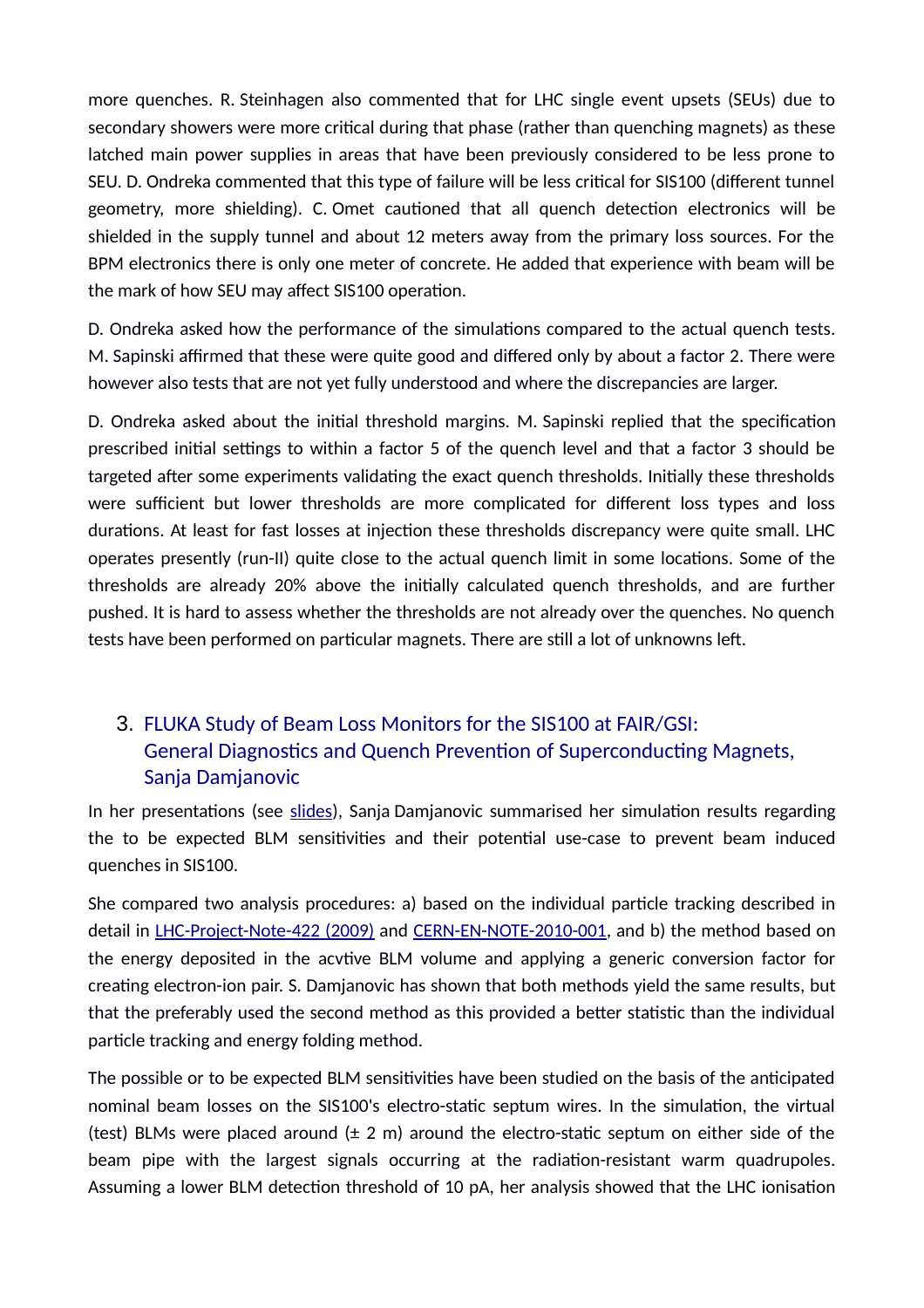chamber (IC) type BLMs should be sensitive enough to resolve 0.1% losses at injection energy (0.2 GeV/u), and 10<sup>-6</sup> of nominal  $U^{28+}$  beam intensities being lost at 2.7 GeV/u assuming the target  $U^{28+}$  beam intensities for FAIR (N.B. the nominal losses on the septa wires are expected to be on the few percent level).

In the second part of her presentation, S. Damjanovic focused on the possible use of the BLMs to prevent beam-based damages to the machine and quenches of the SIS100 superconducting magnets. She pointed out that the SIS-100 beam parameter at extraction are at the damage limit for metallic structures in case of perpendicular beam loss.

For the quench prevention scenario she focused on two loss scenarios: energy deposition from ions hitting the cryo-absorber ( $U^{29+}$ , source I), and energy deposition from ions hitting the upstream de-focusing quadrupole chamber  $(U^{30+})$ , source II).

The FLUKA simulation indicated that the highest energy depositions and highest signal levels are to be expected in the steerer module down-stream of the cryo-absorber which would thus also be a prime location for BLMs. Her analysis indicated that for the studied loss scenario, that there is only an insignificant left-right asymmetry of the losses outside the cryostat. Interestingly, the signals at quench are almost identical for various ion species and various extraction energies, including protons (factor 2 below). S. Damjanovic attributes this to the fact that underlying mechanism ('energy required to quench' vs. 'energy deposited in the material') depends mainly on the total available energy of the beam.

For the specific studied case of  $U^{28+}$  losses at 2.7 GeV/u the estimated quench threshold around 2.2 $\cdot$ 10<sup>11</sup> ions/s being lost on the cryo-absorber, which is about an order of magnitude higher than the worst-case peak charge-state losses assumed in previous analyses to be lost on a single cryoabsorber (StrahlSim results, Lars Bozyk et al. 01/2013). The quench signal would reach currents of about 4 uA (2 uA for protons) in the BLMs which are well above their resolution limit (10 pA). Thus, the LHC-type IC could be used for quench prevention, although one would need to loose very large fraction of beam in order to quench.

S. Damjanovic summarises the main results of her analysis:

- LHC-IC type BLMs are estimated to be very sensitive to the beam losses expected from charge exchange of U28+ beams.
- Quench-prevention thresholds appear to be almost identical for all considered ion species and beam energies.
- Quench-prevention thresholds appear to be independent of beam loss rates.
- Two different longitudinal BLM positions per quadrupole could be foreseen to help distinguish charge-exchange from other beam losses based on the loss topology.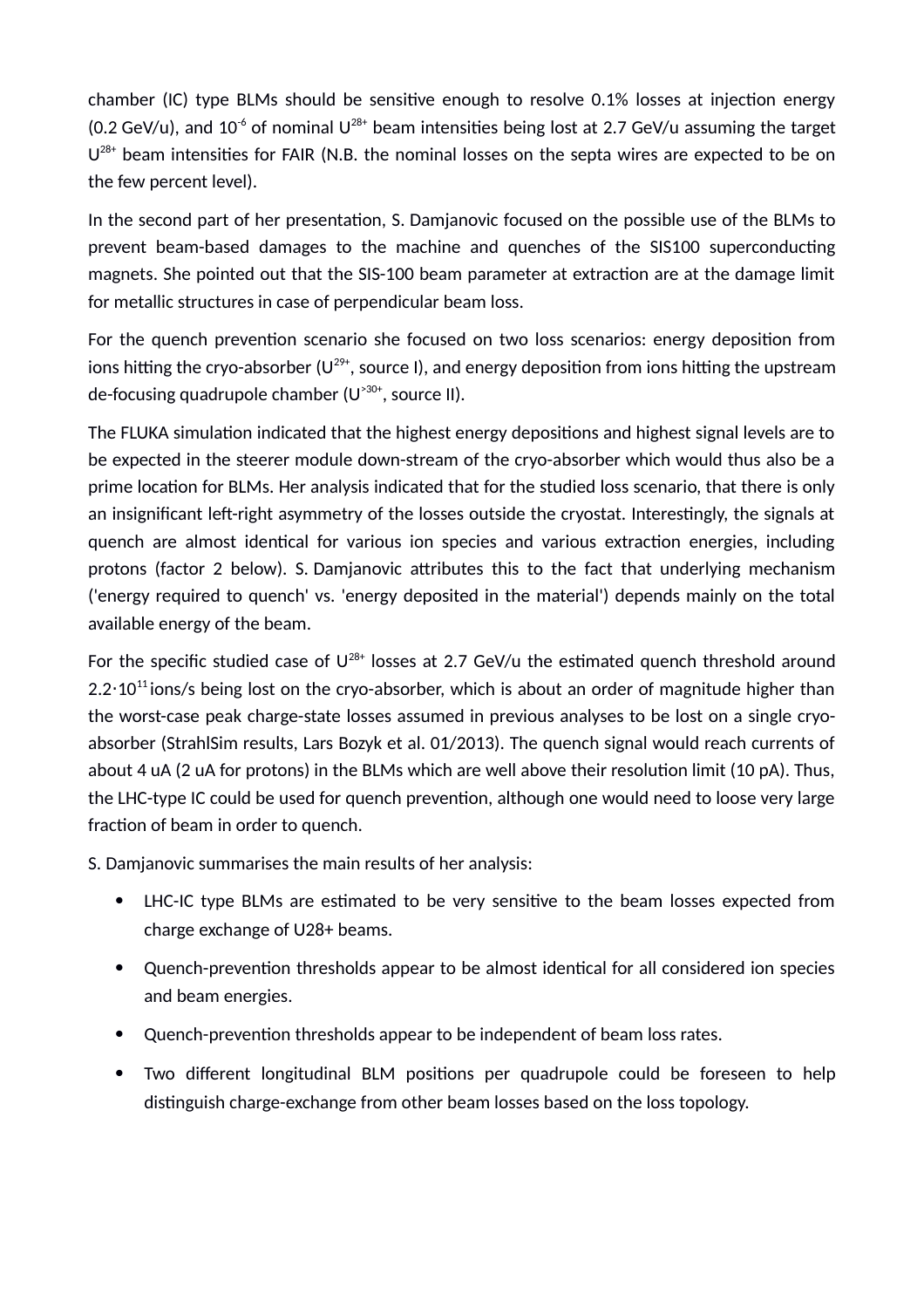#### *Discussion:*

R. Steinhagen asked whether one could assume the same 10 pA noise level indicated for the LHC BLMs also for the FAIR specific BLM implementation (same IC, but different current-to-frequency converter electronics, cabling etc.). M. Sapinski replied that the 10 pA at LHC would come from injection. The 10 pA is the bias current that is injected all the time in order to ensure that the integrator circuit is alive.

D. Ondreka asked about the maximum dynamic range for given beam intensity. A. Reiter and P. Boutchakov replied that the proposed current-to-frequency converter has an effective range of at least  $10<sup>5</sup>$ . For the highest gain a minimum conversion rate of 100 fC/count and a linear count rate of 1 MHz (max. being 2 MHz) is given. The gain ranges can be set between 100 nA, 1 uA, and 10 uA. A lower noise floor below 10 pA seems to be possible but would require very good grounding. R. Steinhagen commented that this design estimate would correspond to a sensitivity of the system roughly a factor 10 better than estimated in the presentation.

C. Omet commented that the energy deposition of 2 kJ/g mentioned in the 'machine protection' summary (see [slides](https://fair-wiki.gsi.de/foswiki/pub/FC2WG/FairC2WGMinutes/20151118_FC2WG_BLMsForFAIR_SDamjanovic_2015.pdf) p.13) would be inaccurate since the beam size is not symmetrical in both planes. He estimates that while the SIS100 beam energies and nominal  $U^{28+}$  intensities are above or at the limit to melt steel, that this would be only true if these beam profiles are not smeared-out. He expects that in most cases when the beam is lost in an accelerator, that one would get a very shallow and not perpendicular impact angle. S. Damjanovic replied that this would not change the results in principle. Furthermore, he stated that the BLMs are currently not foreseen as 'quench prevention' detectors, the main reasons for using them will be machine protection, observation of beam losses for settings optimization and reduction of activation (HOM).

D. Ondreka highlighted that for fast extraction and two of the kickers failing (rare double failure), the beam is shot between the beam pipe and the extraction channel and would hit the beam pipe perpendicular. R. Steinhagen recalls that this double failure is estimated to occur about once per year (correct: 0.6 times per year). D. Ondreka commented that the rate and consequence of this type of failure is too severe to not take the given precautions (N.B. this failure is already being looked into).

G. Franchetti asked whether it is understood why the quench protection thresholds are the same for the different ion species, energies and even for protons. S. Damjanovic explained that her understanding is that the prediction are connected to the total beam energy.

C. Omet commented that extensive studies have been performed for the emergency dump system. For SIS100 a current measurement on the cryo-absorber is planned that could be treated similar to the BLMS and indicate charge-exchange losses as done in SIS18. Detailed optic studies are still pending for some cases in order to see where we have really damage potential for perpendicular impacts. For a single injection C. Omet estimates that SIS100 should be almost safe as one cannot destroy anything with a single SIS18 shot. At extraction energy the situation is more critical as the beam size is lower and the intensity and energy much larger.